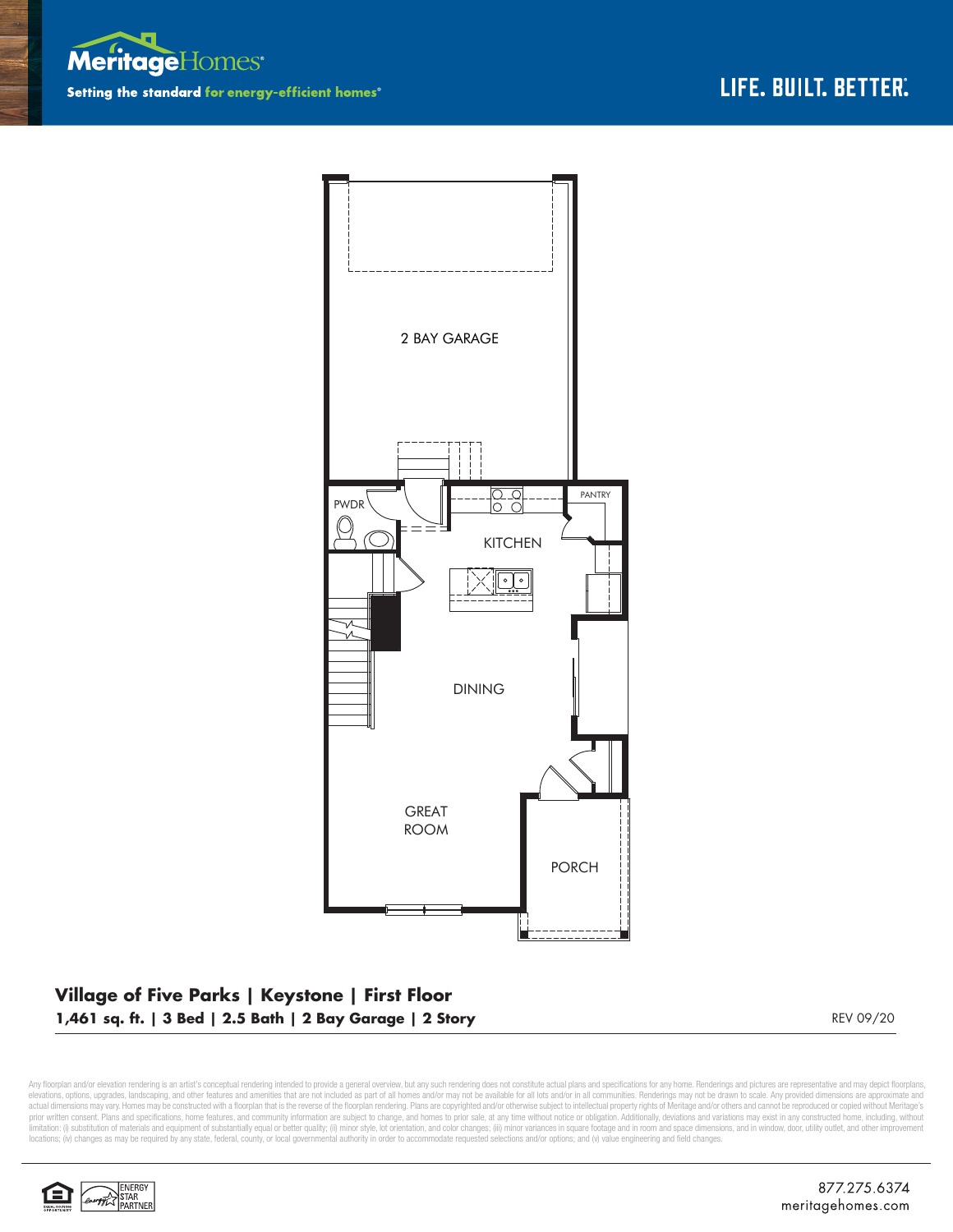



## **Village of Five Parks | Keystone | Second Floor 1,461 sq. ft. | 3 Bed | 2.5 Bath | 2 Bay Garage | 2 Story**

Any floorplan and/or elevation rendering is an artist's conceptual rendering intended to provide a general overview, but any such rendering does not constitute actual plans and specifications for any home. Renderings and p elevations, options, upgrades, landscaping, and other features and amenities that are not included as part of all homes and/or may not be available for all lots and/or in all communities. Renderings may not be drawn to sca limitation: (i) substitution of materials and equipment of substantially equal or better quality; (ii) minor style, lot orientation, and color changes; (iii) minor variances in square footage and in room and space dimensio locations; (iv) changes as may be required by any state, federal, county, or local governmental authority in order to accommodate requested selections and/or options; and (v) value engineering and field changes.